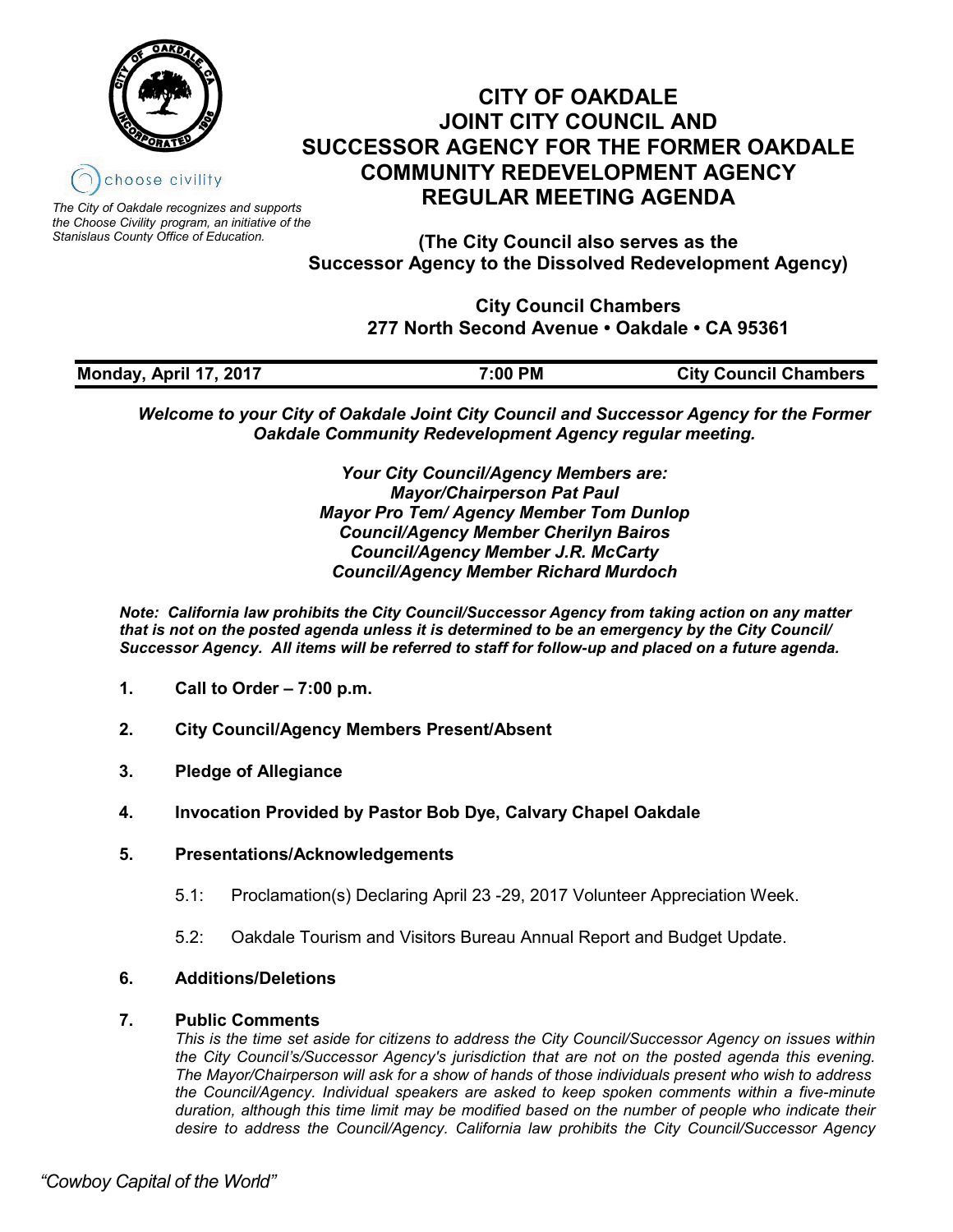

#### **Next City Council Resolution: 2017-036 Next Ordinance: 1246 Next Successor Agency Resolution: 2017-002**

*from taking action on any item not appearing on the posted agenda except that Council/Agency may* 

*refer the matter to staff for follow-up or request it be placed on a future agenda.*

## **8. Appointment to Boards and Commissions**

8.1: Consider Reappointment of Ramesh Mistry to the Tourism Business Improvement District Advisory Board.

## **9. City Council Consent Agenda**

The consent agenda is comprised of Items 9.1 through 9.11. Unless there is discussion by a member of the audience/Council they may be approved in one motion.

- 9.1: Approve the Regular City Council Meeting Minutes of April 3, 2017.
- 9.2: Approve the Special City Council Meeting Minutes of April 10, 2017.
- 9.3: Receive and File the Warrant List for the period of March 29, 2017 to April 11, 2017.
- 9.4: Waive Readings of Ordinances/Resolutions except by Title.
- 9.5: Adopt Resolution 2017-, a Resolution of the City of Oakdale City Council Agreement with PG&E to Extend Electrical Facilities for the Walnut Storm Water Pump Station for a cost of \$19,372.68, funded from Fund (349) Storm Drain Capital Facilities Fund (CP1709).
- 9.6: Adopt Resolution 2017-, a Resolution of the City of Oakdale City Council Accepting the South Yosemite Pedestrian Project Improvements in the amount of \$652,932.17 and Authorizing the Filing of a Notice of Completion.
- 9.7: Adopt Resolution 2017- , a Resolution of the City of Oakdale City Council Accepting the 5th Avenue and "G" Street Storm Drain Connection Project Improvements in the amount of \$25,026.00 and Authorizing the Filing of a Notice of Completion.
- 9.8: Adopt Resolution 2017-<sub>,</sub> a Resolution of the City of Oakdale City Council Authorizing the City Manager to Execute an Agreement with ARC Document Solutions for a Canon 44-Inch Multi-Function Printing and Scanning System funded \$4,960.00 from 219 Administration and Engineering, \$4,960.00 from 622 Sewer and \$4,960.00 from 625 Water for a total cost of \$14,880.00.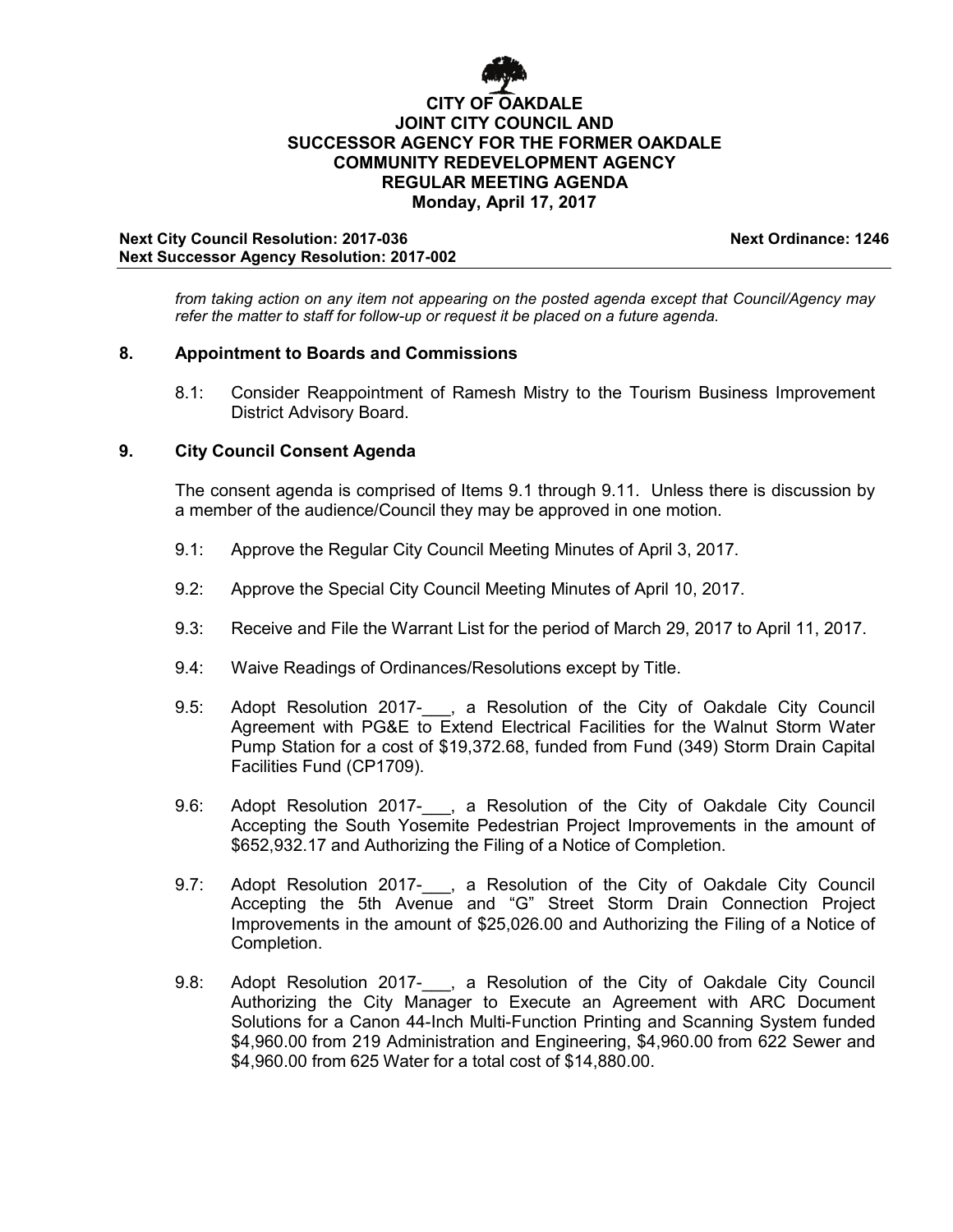

**Next City Council Resolution: 2017-036 Next Ordinance: 1246 Next Successor Agency Resolution: 2017-002**

- 9.9: Adopt Resolution 2017-\_\_\_, a Resolution of the City of Oakdale City Council Authorizing a Change Order to Bear Electric Solutions Traffic Signal Maintenance Contract to Install Battery Back-Up Systems at Maag Avenue at G Street and Hi-Tech Parkway at South Yosemite Avenue Traffic Signal Controllers funded by Local Transportation Fund 221 (CP 1701).
- 9.10: Adopt Resolution 2017- , a Resolution of the City of Oakdale City Council to Approve a Change Order to Swift Lawn And Garden to Renovate Parkway Strips along Mustang Avenue in Bridle Ridge, Belmont Phase 2 and Install Landscaping Adjacent to Bascule Way and the Dog Park Basin for \$80,568.68 to be funded by Park Capital Facilities Fund 343.

#### **10. Public Hearings**

None scheduled.

#### **11. Staff Reports**

11.1: Consider a Resolution of the City of Oakdale City Council to Adjust the Water Rates.

Recommended Action: Adopt Resolution 2017-\_\_\_, a Resolution of the City of Oakdale City Council to Adjust the Water Rates.

11.2: Consider a Resolution of the City of Oakdale City Council to Awarding a Contract to McFadden Construction, Inc. for the East "C" Street Phase 2 Pavement Project in the amount of \$319,789.85 funded by the Regional Surface Transportation Program (RSTP) in the amount of \$374,698 and Local Transportation Fund (LTF) 221 in the amount of \$9,092.00 for a Total Construction Budget of \$383,790.00.

Recommended Action: Adopt Resolution 2017- , a Resolution of the City of Oakdale City Council Awarding a Contract to McFadden Construction, Inc. for the East "C" Street Phase 2 Pavement Project in the amount of \$319,789.85 funded by the Regional Surface Transportation Program (RSTP) in the amount of \$374,698.00 and Local Transportation Fund (LTF) 221 in the amount of \$9,092.00 for a Total Construction Budget of \$383,790.00.

11.3: Consider a Resolution of the City of Oakdale City Council to Approve a Change Order for \$36,528.00 to J.B. Anderson, City Contract Planner to Prepare a Comprehensive Update to the City's Sign Ordinance (Section 36-26 of the City of Oakdale Municipal Code) Funded from Development Services Fund 220, Contract Services and Issue a Temporary Moratorium on LED Sign Processing Pending Adoption of the Updated Sign Ordinance.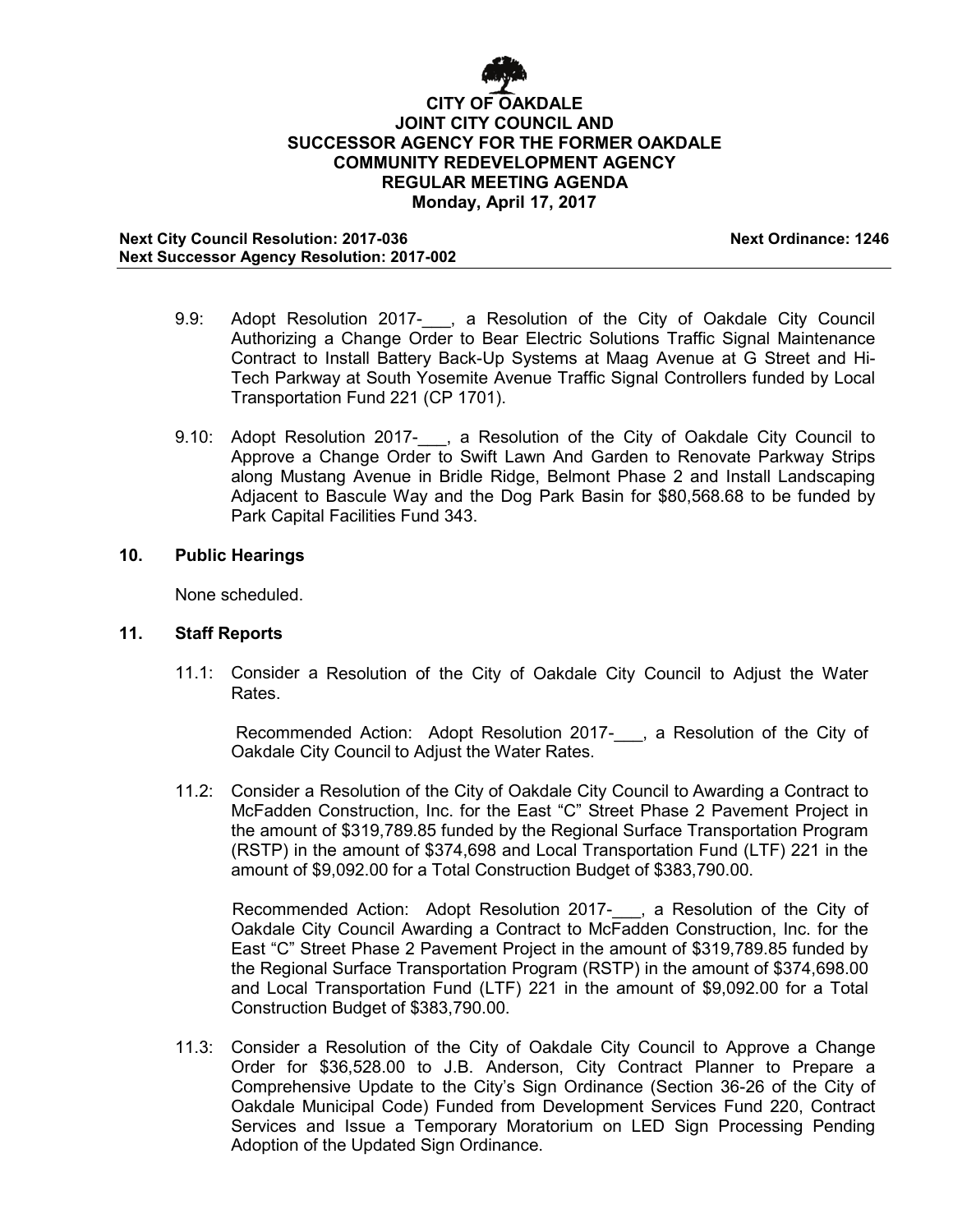

**Next City Council Resolution: 2017-036 Next Ordinance: 1246 Next Successor Agency Resolution: 2017-002**

Adopt Resolution 2017- , a Resolution of the City of Oakdale City Council to Approve a Change Order for \$36,528.00 to J.B. Anderson, City Contract Planner to Prepare a Comprehensive Update to the City's Sign Ordinance (Section 36-26 of the City of Oakdale Municipal Code) Funded from Development Services Fund 220, Contract Services and Issue a Temporary Moratorium on LED Sign Processing Pending Adoption of the Updated Sign Ordinance.

11.4: Consider Accepting by Minute Order the March 2017 Treasurer's Report.

Recommended Action: Accept by Minute Order, the March 2017 Treasurer's Report.

11.5: Consider a Resolution of the City of Oakdale City Council Reclassifying Existing Police Clerk II Position to Public Safety Dispatcher/Clerk and Authorizing the Hiring of an Additional Public Safety Dispatcher/Clerk.

Recommended Action: Adopt Resolution 2017-\_\_\_, a Resolution of the City of Oakdale City Council Reclassifying Existing Police Clerk II Position to Public Safety Dispatcher/Clerk and Authorizing the Hiring of an Additional Public Safety Dispatcher/Clerk.

11.6: Consider a Resolution of the City of Oakdale City Council Declaring Intent to Annex Territory to the City of Oakdale Community Facilities District No. 2015-01 (Maintenance Services) and to Authorize the Levy of Special Taxes Therein – Annexation No. 2.

Recommended Action: Adopt Resolution 2016-\_\_\_, a Resolution of the City of Oakdale City Council Declaring Intent to Annex Territory to the City of Oakdale Community Facilities District No. 2015-01 (Maintenance Services) and to Authorize the Levy of Special Taxes Therein – Annexation No. 2.

## **Staff Report of the Successor Agency for the Former Oakdale Community Redevelopment Agency:**

11.7: Consider a Resolution of the City of Oakdale Successor Agency for the Former Oakdale Community Redevelopment Agency Approving the Last And Final Recognized Obligation Payment Schedule (ROPS) for July 2018 through June 30, 2036.

Recommended Action: Adopt Resolution 2017- , a Resolution of the City of Oakdale Successor Agency for the Former Oakdale Community Redevelopment Agency Approving the Last And Final Recognized Obligation Payment Schedule (ROPS) for July 2018 through June 30, 2036.